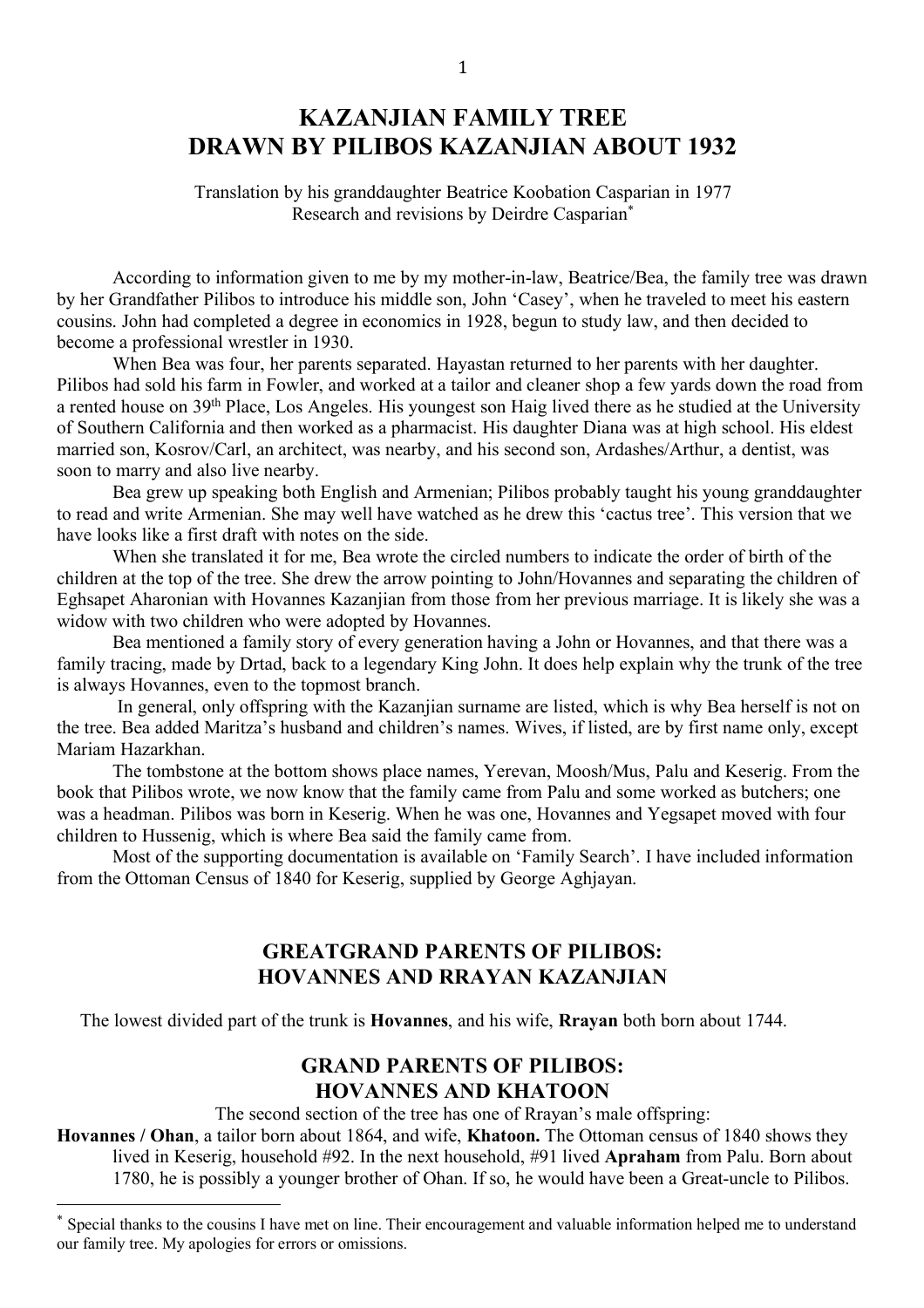Three male offspring are shown for Hovannes and Khatoon, and may be matched to the census:

**Arslan** born 1784, a prosperous farmer, of medium height and a grey beard.

**Khaplan,** may be Kapo born 1831, son of Toto who is a brother of Arslan and Hovannes

**Hovannes / Ohan** born 1798, with middle income, of medium height, and black moustache. He is shown on sections three and four on the trunk of the tree with two wives and fourteen children.

## **PARENTS OF PILIBOS THE SEVEN CHILDREN OF HOVANNES AND MARIAM HAZARKHAN**

Section three of the tree

## **1) RRAYAN**

**2) ASLAN**

### **3) KHAPLAN**

Rrayan, Aslan and Khaplan, half-siblings to Pilibos, were probably unmarried.

- **4) DONABED** and unknown wife had three sons:
	- **a) Mardiros:** est dob 1857 in Armenia, died 21 January 1915 at 66 Hanover St, Worcester MA. He was single, age 58, a tobacco merchant per death certificate. *His father is listed as Kazanjian, but it may not have been this Donabed. Information was given by Nishan Yagjian of 60 Green St, Worcester.*
	- **b) Hampartzoom:** no information
	- **c) Asdour:** There is no documentation, other than Pilibos' tree, to link this Asadour to Donabed, but the following, living generations, confirm it. He married Varvar Zamamgian/Lamanigian, and they had three sons:

**Marsoob/Mesrop/Marscrub:** born 9 Jan 1864 at Harput, Armenia, died Worcester Mass. He arrived in Newport RI about age 23 and lived above the Kazanjian Store in Bellerive Ave. After working at the store for about 13 years, he moved to Providence in 1900 where he married Alton Haiagian. She died of tuberculosis the following year and their son died three days later, aged three months.

**Masorab** 1901-1901 Providence RI (not on the tree). Marsoob moved to New York City the following year. He was working as a tailor when he married Seranoosh Aredisian at Auburndale Mass. in 1908. They had the two unnamed sons on the tree, also a daughter. When he died in 1924 his occupation was listed as confectioner. **Herach** born 1909-?

**Mesrop** born 1910-1960

**Melanoosh** born 1917- 2004 (a girl, not on the tree)

**Mardiros/Martin** born 1875 Armenia. He arrived in America age 20, and worked for Hood Rubber. In 1907, age 32 he married Highganoosh Kayajainian. They took their infant son to Armenia in 1909. A second son was born there the following year. Mardirok returned to America before 1915, Haighanoosh and the boys did not arrive until 1923. Madirok was admitted as a US citizen  $9<sup>th</sup>$  Dec 1918

**Asdour/Asker/Oscar** 1909-1985 married Roxie and had four children. There is an oral interview of him talking about his life.

https://clio.columbia.edu/catalog?commit=search&q=%22Kazanjian%2C+Oscar%2C  $+1909-\frac{22}{x}$ search field=subject

**John** 1910-1966 Unnamed on tree, married Victoria and had two children. **Simon** born about 1883 Armenia. Arrived in America aged about 17, and was naturalized at Brookline, Mass in 1906. He worked in woolen mills, rubber shops, as a travelling salesman and in 1930 was a demonstrator for candy. He married Azniv Konyoumijian in 1921. There is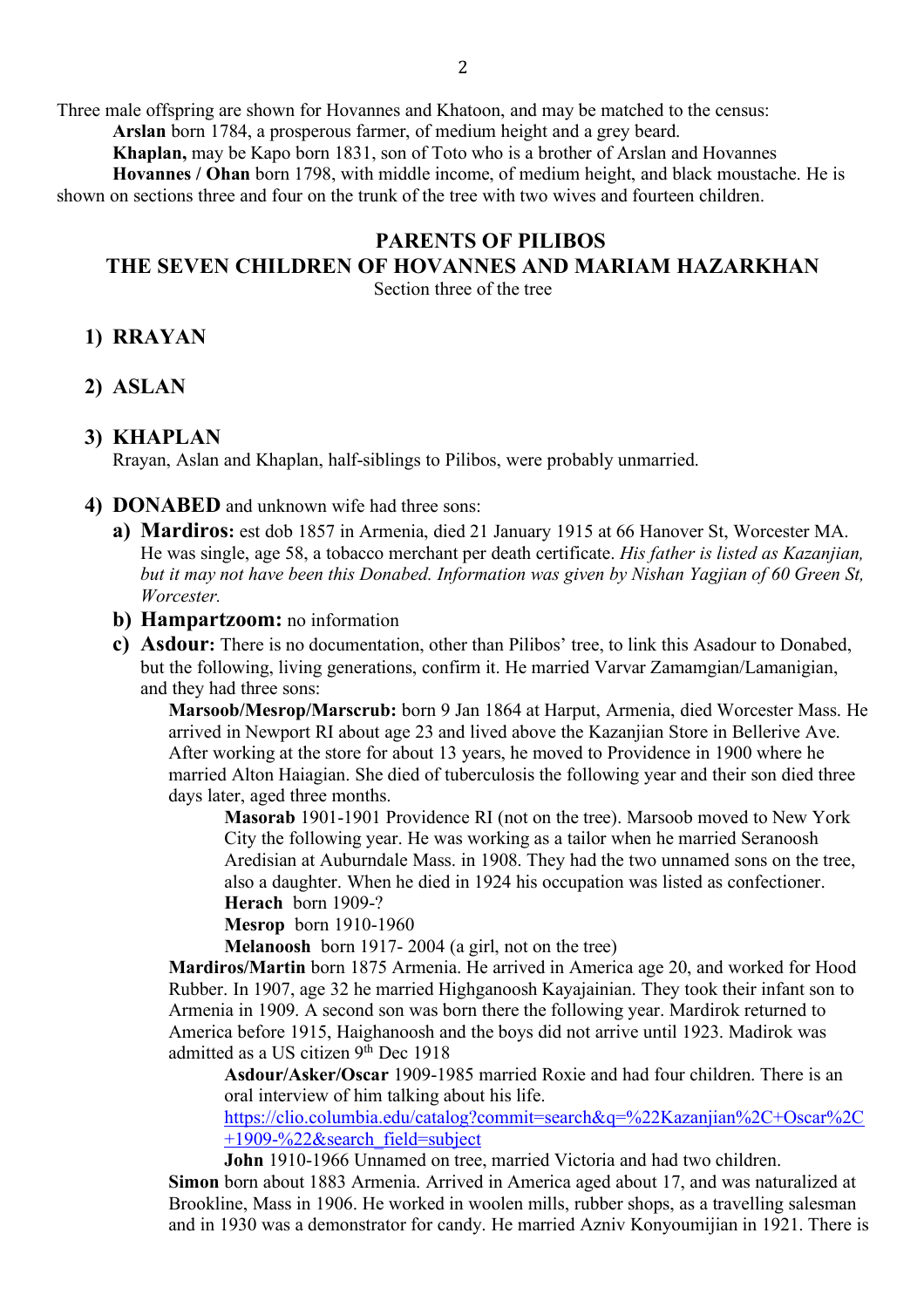no record of children.

### **5) BOGHOS** and his wife **Nonig** had three sons:

**a) Mugrdech** had three sons, and grandsons, but no information for any of them. **Boghos**

**Yeghei** had three sons, but Pilibos knew the name of only one:

#### **Karnig Hovannes**

**b) Serop** married Markarid Hagopian, and had three sons and a daughter

**Hovannes** no information, but advertisement from his brother Bedros suggests he died 1915 http://markarslan.org/ArmenianImmigrants/Public-ViewDetail-ArmenianImmigrants-Ads.php?submit=View&Staging=&SourcePage=Public-ViewSummary-ArmenianImmigrants-Ads-ByLastNameStd-

All&SelectLastNameStd=Kazanjian&argument1=EritassardHayastan-1919-10-18-1-0

**Bedros/Peter** 1880-1963. On his WWI draft form, he names his wife, Anna, who was living in Harpout, Kestig, Turkey. The following year he advertised for her and their two children, Azad and Haigouhi. Also, his mother, Markarid, brother Hovannes, and his sister, Nonig and her child Arakel Nalbandian. They were not found. Some years later, Bedros married Parantzem Mary Tomasian, widow of Krikor Derderian, who had a son named James Hampartzoom Derderian. Bedros owned a grocery and butcher store in Providence RI. His son Serob/Sammy is on the tree, but not his daughter Alice/Armanordy.

**Serop** 1927-2003

**Alice** 1928-1978

**Boghos/Paul** 1879-1964 *This is likely to be Serob's son, but there is no definitive documentation*. He arrived in US 1900, is married to Margarette Garkis on his WWI draft. They had a daughter Sarah in 1912. He settled in Philadelphia and had a grocery store there. **Nounig** a daughter is not on the tree, but the advertisement from Bedros suggests she died 1915.

**c) Kerop** 1862-1914, arrived in US 1885, age 22, where he worked as a wire drawer in Worcester Mass. He applied for a passport the day he was naturalized in 1891 and returned to his homeland with the intention of bringing his family to live in America. But he stayed and died there in 1914, according to the passport application by his son Hamayag. Two of his three sons escaped the massacre. There is no information about his wife or third son.

### **Karnig** no information

**Herant** 1898-1967 No record of arrival, but he was naturalized 1926. Worked as a silk dyer then making screw parts for machine manufacture. At age 65, married Sima Hatch in Fresno, CA where he died four years later.

**Hamayag** 1900-? Born in Kharpout, and next documented in France, aged 23. He knows nobody in Marseilles, and is applying for a passport to enter the US as a citizen. He is entitled to this because his father was a US citizen. There is an affidavit from his brother Hrand who residing in Hartford Conn. Two years later he married Sadie Arozian. He worked as a cabinet maker. They had two girls who are not on the tree, and a boy who was born in 1935, after the tree was drawn.

### **6) GARABED** and unknown wife had two sons:

### **a) Nazaret** no information

**b) Kirkor** *no documents definitely link him to the family,* but following, living generations confirm it.

There are two sons on the tree **Angelo** no information

**Hagop/Jack** 1895-1968 born in Harpoot and immigrated in 1914. He married Altoon Deranian and his twin sons are on the tree, but not their two sisters who were born before 1930, or two more siblings, born later. On the 1930 census, four children are listed as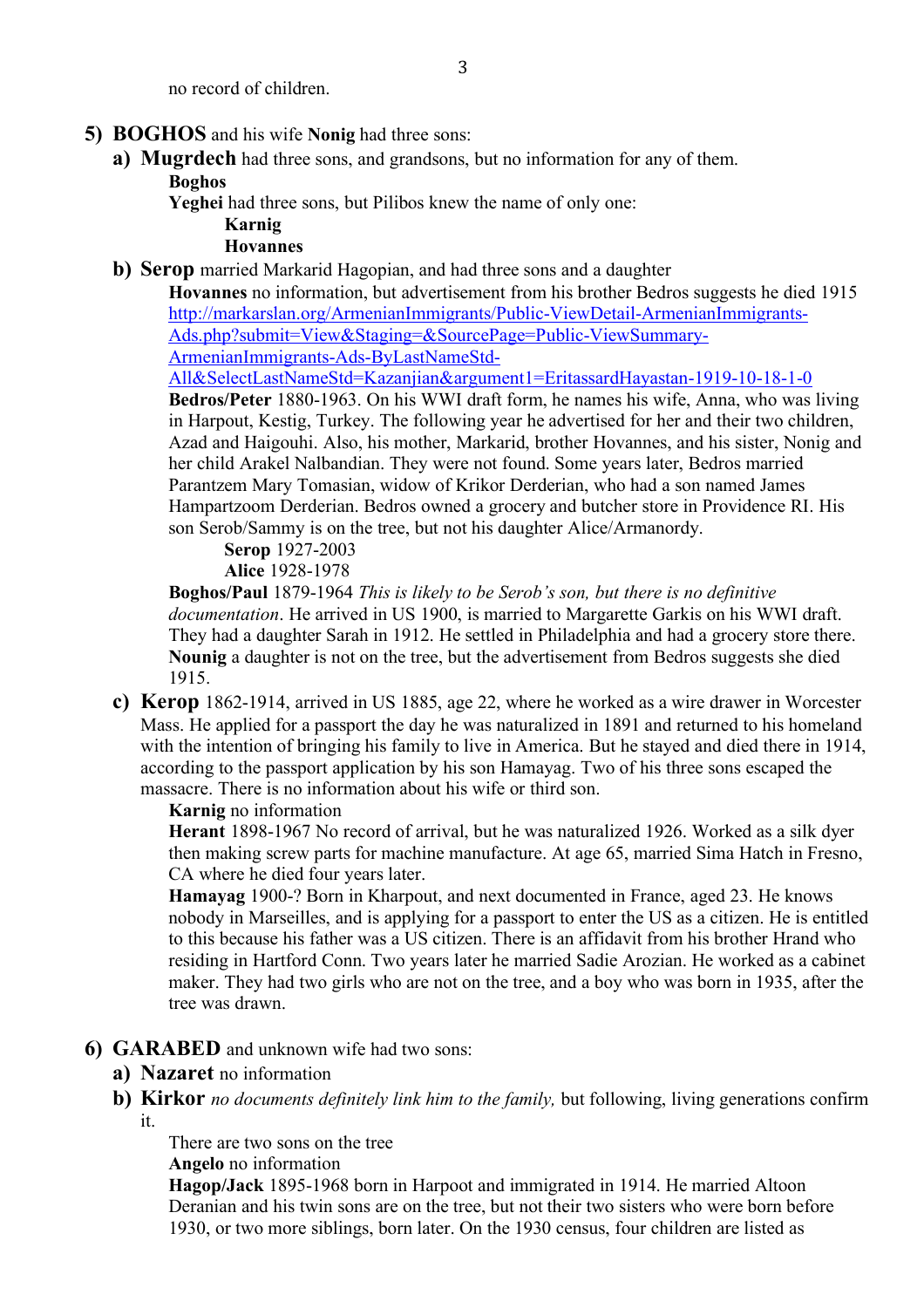Charles, George, (twins) Alma and Margaret. Hagop was working as a stitcher at a shoe factory in Chelsea, Mass. **Garabed** 1925-2005

**Kirkor/Kirk** 1925-2016

**7) SIMON** est dob 1845 and possible wife Anna Marderosian

*I have been unable to find any documents, or descendants to link them to the tree.*

- **a) Sarkis**
- **b) Bedros Simon**

**Asdour**

- **c) Mouses** 1865-? Possibly married Marion Ancott Hudson in 1910
- **d) Yegnai**

## **THE TWO CHILDREN OF YEGHASPET AHARONIAN**

Section four of the tree

*I have no information about the Aharonians, and am guessing about these two children being from a previous marriage. this last name supplied by Bea; also Haig as informant at death of Pilibos. No documents link Yeghsapet to the Aharonians that travelled on the Lusitania with Pilibos in 1907.* 

### **1) KHATOON** a daughter

- **2) HAROUTEN,** and wife **SOOLTAN**
	- **a) Mardiros**
	- **b) Hovannes Karnig**
	- **c) Garabed**

**Herant**

*I estimate Harouten was born about 1858 and possibly married to Sultan Narjarian. They had a son named Garabed about 1875. He may have married Clara Ricard Martin, but I cannot find any record of the son Hrant who is on the tree. I have not found records of the other two children or the grandchild.* 

## **THE FIVE CHILDREN OF HOVANNES AND YEGHASPET**

Section five, the top of the tree, with one brother as trunk

- **1) HAGOP,** born January 1860 the eldest perished in the 1915 genocide, as described by Pilibos, 1st married **Elizabeth/Eghsa Agorian** and had four sons:
	- **a) Palig**, on the tree Pilibos drew, but no other records
	- **b) Mihran Hagop** born in Armenia 1881or 1884. He retired from Prudential Life Insurance Company. Died 1945 Connecticut. He immigrated to US 1900, and in 1910 was in Newport RI. Maybe working at the family store. He married first Dalita Khanjian and had one daughter, Victoria born about 1911, who married Edward Cecchin. No record of children. His second wife was Lavinia possibly last name Haveus, who had previously been married at age 17, to an unknown person. No record of children.
	- **c) Aram**, on the tree Pilibos drew, but no other records.
	- **d) Drtad/Trdat Hagop** born in Armenia 1892. Died 1966 Fresno, CA. He is the author of the tracing that Bea mentioned. He married 1st Helen Mamadjian in Georgia, and had two sons, Hagop and Eduard. He was unaware of the existence of Edourd as he had to escape the wrath of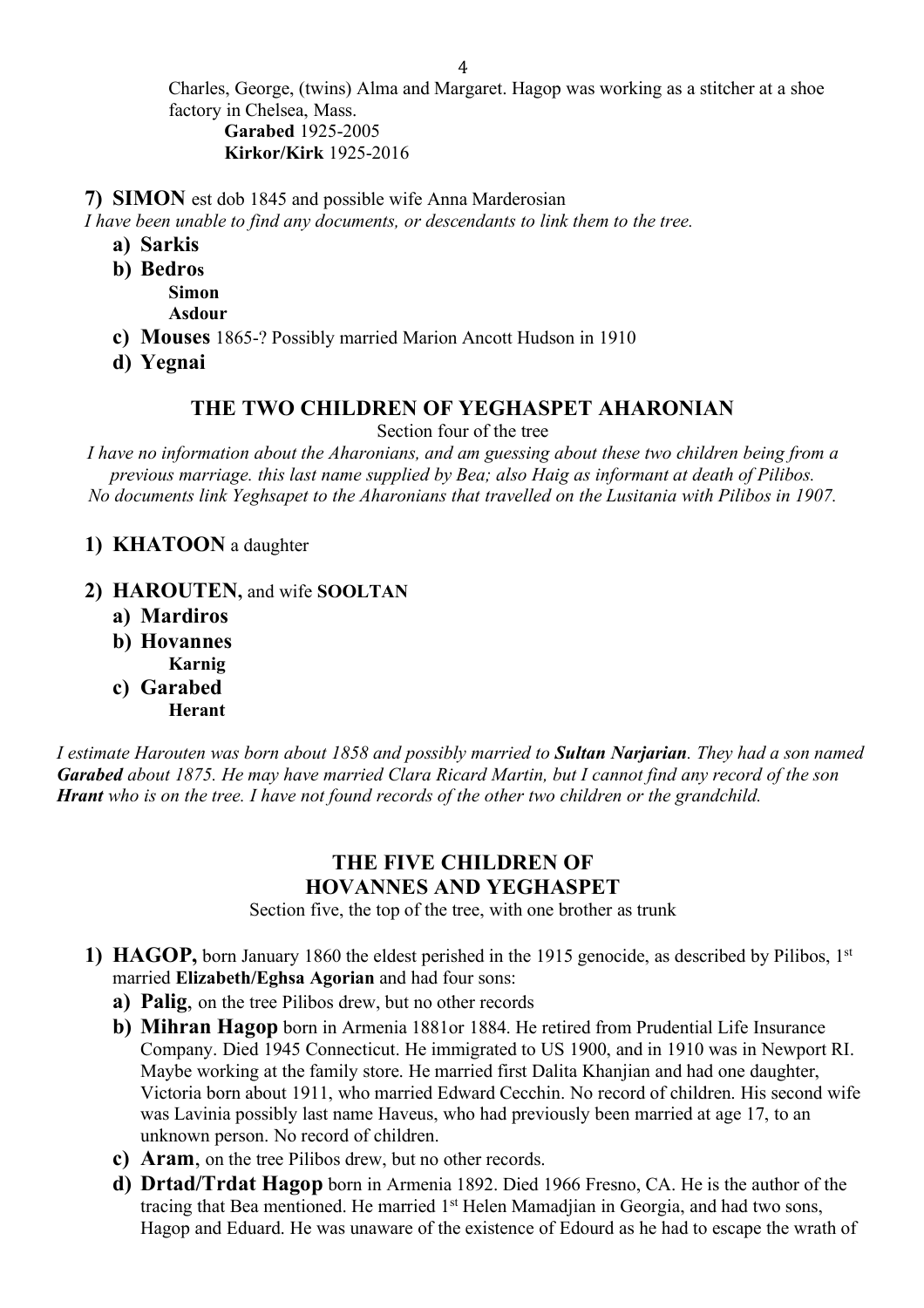Stalin. He went to America in 1934, and made one trip back to Georgia in 1944, which appears to have resulted in a divorce. He was a key person in the history of the First Republic of Armenia, alongside with Ruben Ter-Minasyan and Aram Manukian. His nickname was "Echmiadznezi" and he wrote a book "Fifteen Years in the Country of Bolsheviks," published by "Hayrenik" in1935 in Armenian. Today, some of his papers are kept in the National Archives of Armenia.

**Hagop,** dob 1918, married ?and his family still lives in Georgia.

**Eduard**, dob 1922 married in Moscow and has family in several countries.

- **Drtad/Trdat Hagop 2nd** married another unknown Helen in Fresno sometime after 1944.
- **1) HAGOP 2nd** married **Zemrout Ayvazian** and had six children.

Zemourt and the children were deported in 1915, all but Haigaz eventually came to the US.

- **a) Haigaz** 1897-1915, married Satenig Muradian and had two daughters, Alice and Sona. From the story by Pilibos, Haigaz appears unaware of the second child. His wife and daughters all immigrated to the US.
- **b) Berj Hovian/Berdj** Harput 1897-1976 Massachusetts. Immigrated to US 1915. Married Eugenie Beland.
- **c) Yeprad Albert** Baghdad 1900-1955 Conn. Immigrated 1934. Married Edna Charley.
- **d) Araxie (Mayloun per Pilibos)** born in Harput 1901-1950 immigrated before 1928. She is omitted from the tree possibly because she had already married Madiros Krikor Mardirosian. They had a son named Aram Mardirosian.
- **e) Dekrees/Tigris Hagop** born Persia 1903-1969 Conn. immigrated 1927, married Claire Kirkjian. No record of children
- **f) Hasmig** Turkey 1907-1987 Conn. married Hagop Mahakian and had two daughters.
- **2) BEDROS** born Harput, December 1860 died 1937 Conn. He arrived in US 1882, and started an import business in Newport RI and New York NY. Married **Haiganoosh Agharsian** 1895 in Constantinople. They had four children, all born in America. His sons and son-in-law continued the import business. They traveled extensively to China, Tibet, and Persia for their carpet business. One of the imported Chinese cabinets, filled with memories of life in the Armenian homeland fascinated Beatrice, Pilibos' first grandchild, and is currently owned by his great-grandson.
	- **a) Sona Anahit** 1896-1988 married James F Gilkinson, who joined the family import business. He and Sona had three children, but they are not on the tree, as they are not Kazanjians. **Alice Sona** 1918

**Alice Jane** 1921-1979

**James F Gilkinson Jr**, 1925 -2008

- **b) Bedros Jr** 1896-1957 was an international commercial traveler who married Barbara Suchotzki, at about age 60, and died a couple of years later, leaving his wife with two babies.
- **c) Andon** 1900-1985 married Lucy Kerslake and had one son, **Gordon**, 1924-1972 born in China, married Patricia Ellison
- **d) Dikran** 1904-1987 married Irene Butler, and adopted her two sons, who were born in China. The family came back to settle in San Mateo when they were about high school age.
- **3) HOVANNES** (section five of the tree trunk) 1865-1941 married **Haji Vart Harpootlian** in Armenia. They had four sons all born in Newport RI. The three older ones continued the family import business until it was sold in 1966.
	- **a) Pavel/Powell Harold** 1897-1966 married Louise T Alexander and had four children.
	- **b) Norman** 1900-1973 married 1<sup>st</sup> Helen Barlow who was mother of Norma, 2<sup>nd</sup> Elithia Fozzard.
	- **c) John Hovannes Jr** 1904-1993 married 1st Norma Scannevin, 2nd Alberta Copeland. No record of any children.
	- **d) Reginald** 1906-? worked for the State Department. He was a peace activist, and at age 72, married a widow, the Princess Anna of Saxony aged 69. No record of any children.